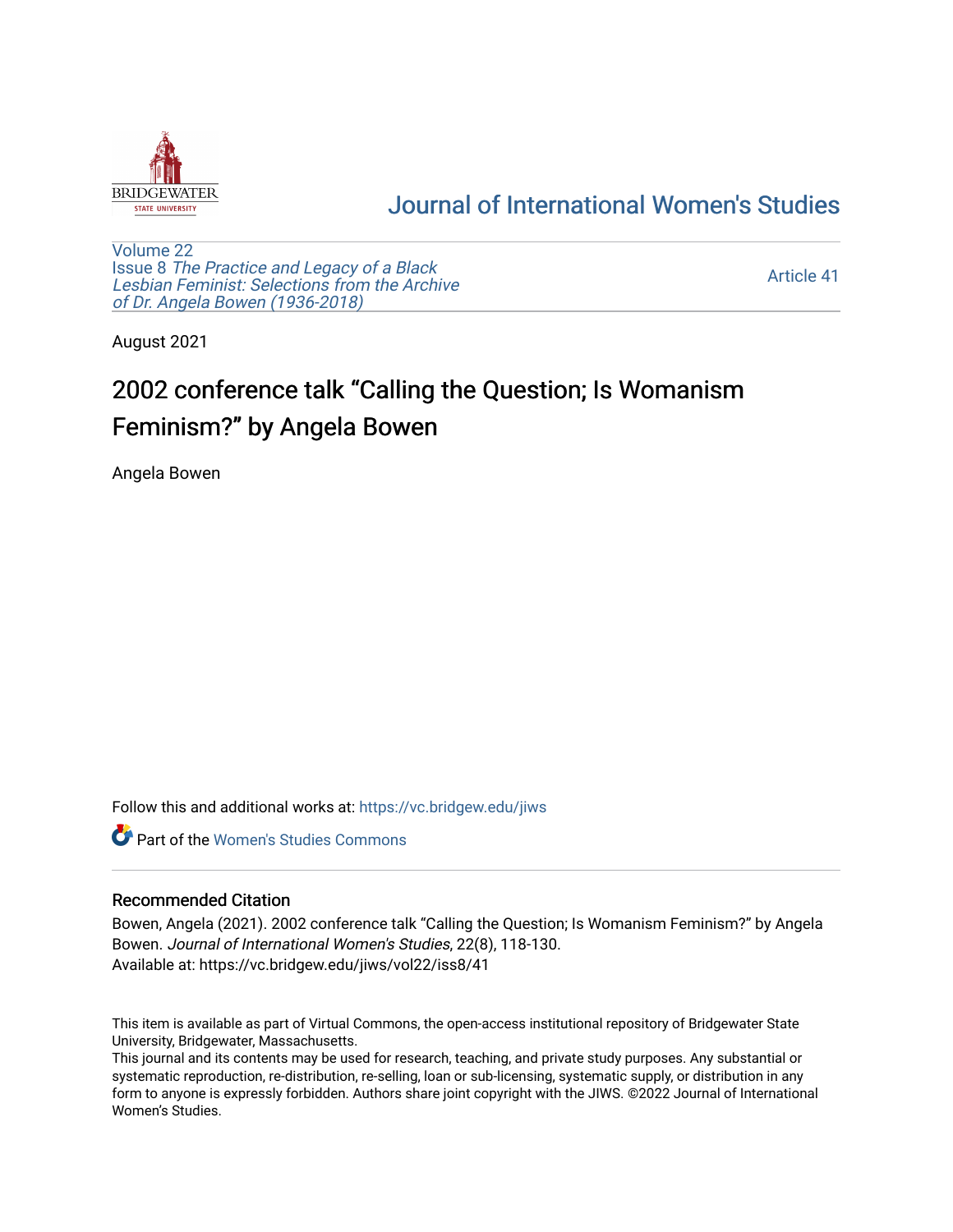## CALLING THE QUESTION: IS WOMANISM FEMINISM? Panel presentation and workshop; double session NWSA conference. June 15, 2002. Las Vegas, Nevada BOARDROOM C EXPLAIN WHY ELIZABETH HADLEY IS NOT THERE, THEN START WITH INTRO AND A 2-MINUTE REVIEW OF LAST YEAR'S "IS WOMANISM FEMINISM?"

I. Where black women were once in the vanguard of a political movement for radical change (Combahee Statement, for instance), addressing race, class, gender, and sexual orientation in a simultaneity of oppression and of consciousness of that oppression, challenging and pushing the edges, we can no longer claim that edge if our feminist politics becomes a matter of identity only. The women of the Combahee River Collective was a group of black lesbian feminists of the 1970s, who used their ethnicity to construct a carefully considered analysis of the simultaneity of oppression, a new concept then but one of the earliest theories that fledgling women's studies students grasp and reiterate easily. They wrote it in 1977 and published it as a chap book. A more cogent theory has lyet to be rendered, which is why it shows up in so many women's studies anthologies and why we continue to teach it as a foundational theory. It would be difficult to locate a group more committed to the cause of black women and other women of color, yet they were committed to feminism, and the members of the group whom I know still are.

2. If the only difference between feminism and womanism is that women of color can be womanists and white women cannot, is there a reason for the existence of womanism beyond its exclusivity? We said last year that women of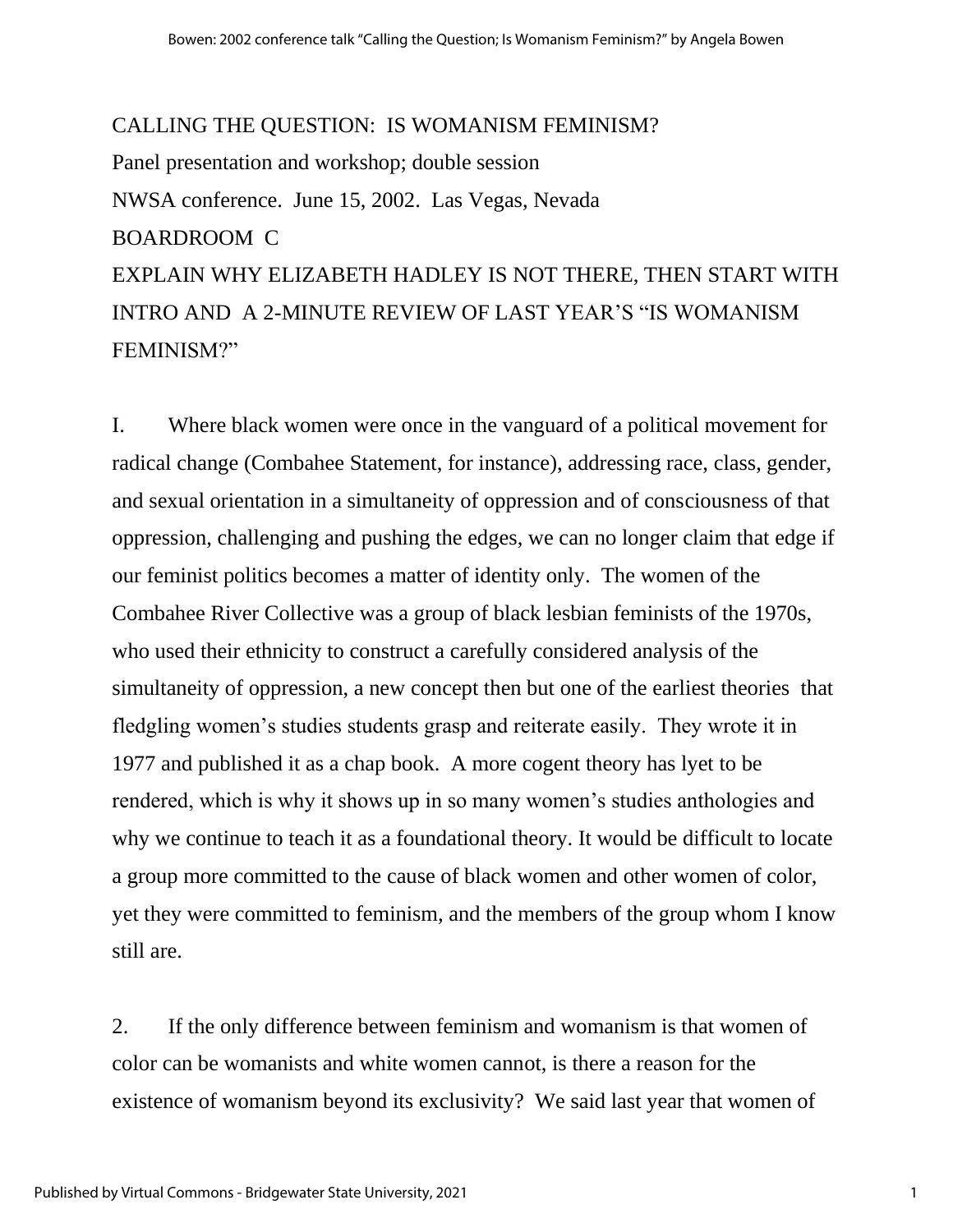color who move over into a womanist movement while leaving its goals undefined set themselves apart from feminists of color and also from white feminists, making no distinction between the least radical white feminists and the most radical, even those who have been committed to working against racism over a period of several decades. Thus they appear to be stereotyping and locking into a box all white feminists and feminists of color. Why should we care what women who are devoted to improving the position of women of color call themselves? Because we all know that naming oneself is claiming oneself; and therefore we are attempting to understand why we need this name and if so what it means for our future. We are hoping that womanists will pause and examine what awaits us on that path, especially as it affects young women of color. Will womanism allow them to embrace a radical vision for change; or will it lead them down a path of separation that is more dangerous than ever during these intensely perilous times when we need our forces focused on moving the work forward, dealing with each other and with forward-looking men who are learning to respect and speak out for the kind of changes in our society that will free them as well as women from these squarecornered boxes of stasis. Wasn't that the vision that feminists were once striving to live up to? Do womanists believe that feminists are no longer doing the original work that feminism claimed to be about; and have womanists decided that they will do that radical work? Perhaps that's the case. However, perhaps womanists might consider this: that simpy abandoning feminism and moving over into womanism might mean abandoning even the possibility that we can indeed, and need to—*and need to*—push one another further to live up to feminism's best intentions, just as Martin Luther King, among many others, insisted that the U. S. must live up to its creed.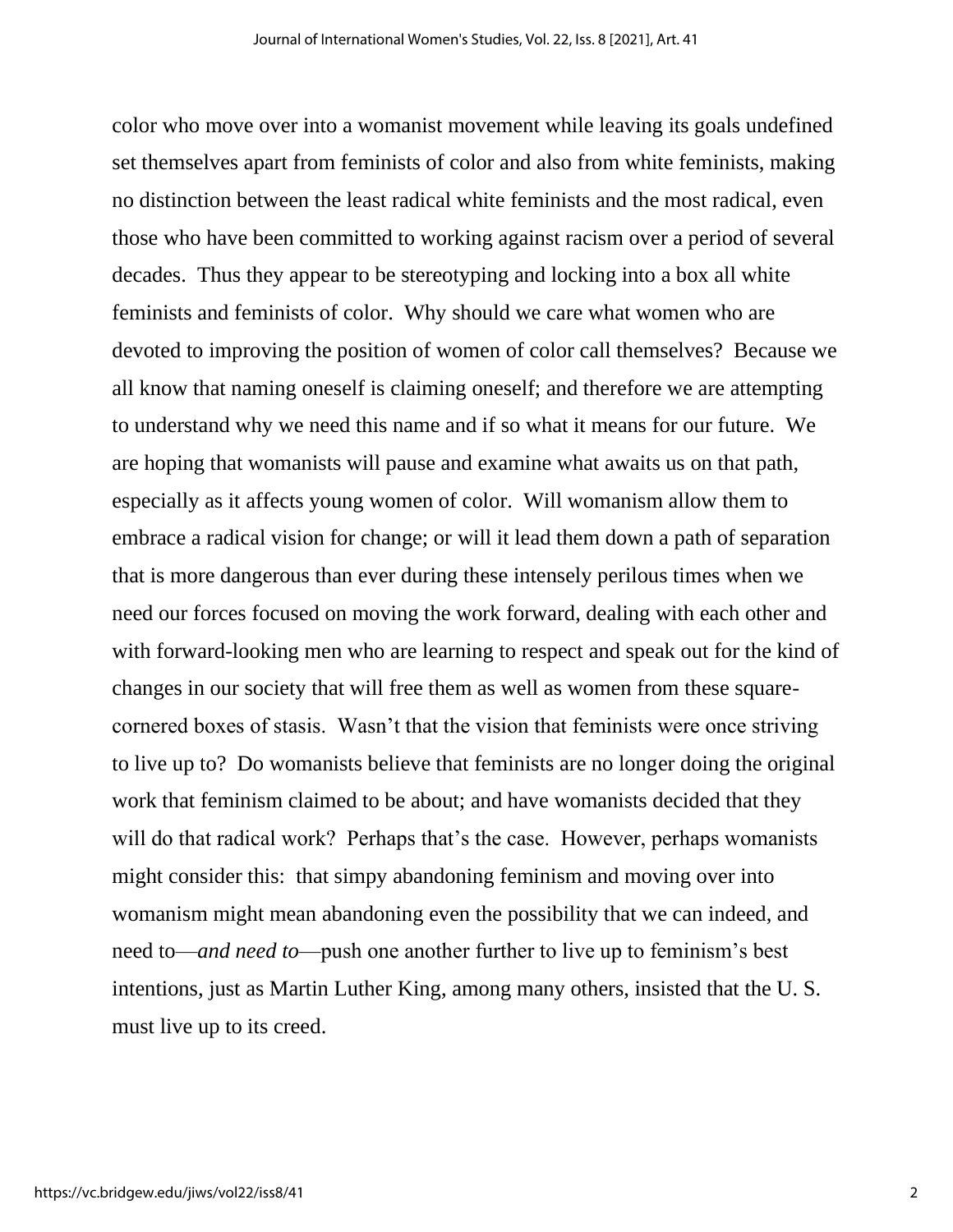3. Moving over into womanism doesn't leave only feminists of color deserted but lessens the forces for change that are available. And that move might also serve to encourage those white feminists who have *not* been striving for radical change, allowing them to claim feminism for the liberal center, whence we might catch a giant whiff of relief that black, brown, yellow and red women will no longer be making demands for radical change but instead are assuming its impossibility for white women. Thus, white quasi-feminists will be happy to address us as womanists and themselves as the "real" feminists. As we conference, raise money and publish magazines and books touting womanism, squeezing ourselves ever more tightly into a separatist womanism box, white quasi-feminists eagerly pat our shoulders in understanding, rushing to help us re-name ourselves and cede feminism to them. But feminists of color have never for one moment believed that white women owned feminism; not at its inception, not during the beginning of 2nd wave feminism, and not now, during this period that some people, mainly journalists, insist on calling the "post-feminist" period. To which we, of course, reply, "We'll be post-feminist in the post-patriarchy," knowing full well that the time of post-patriarchy is still so far in the distant future that most of us in this room cannot expect to see it in our lifetime. And that therefore, arriving at post-feminism would simply mean giving up feminism by giving in to patriarchy.

But are womanists helping to do just that? Giving up the feminist fight? We women of color have been in the thick of feminist struggle from the beginning, including the first wave of feminism in the 19th century, which, as we know, grew out of the abolitionist movement, just as 2nd wave feminism arose out of the civil rights movement of the 1950s and 60s.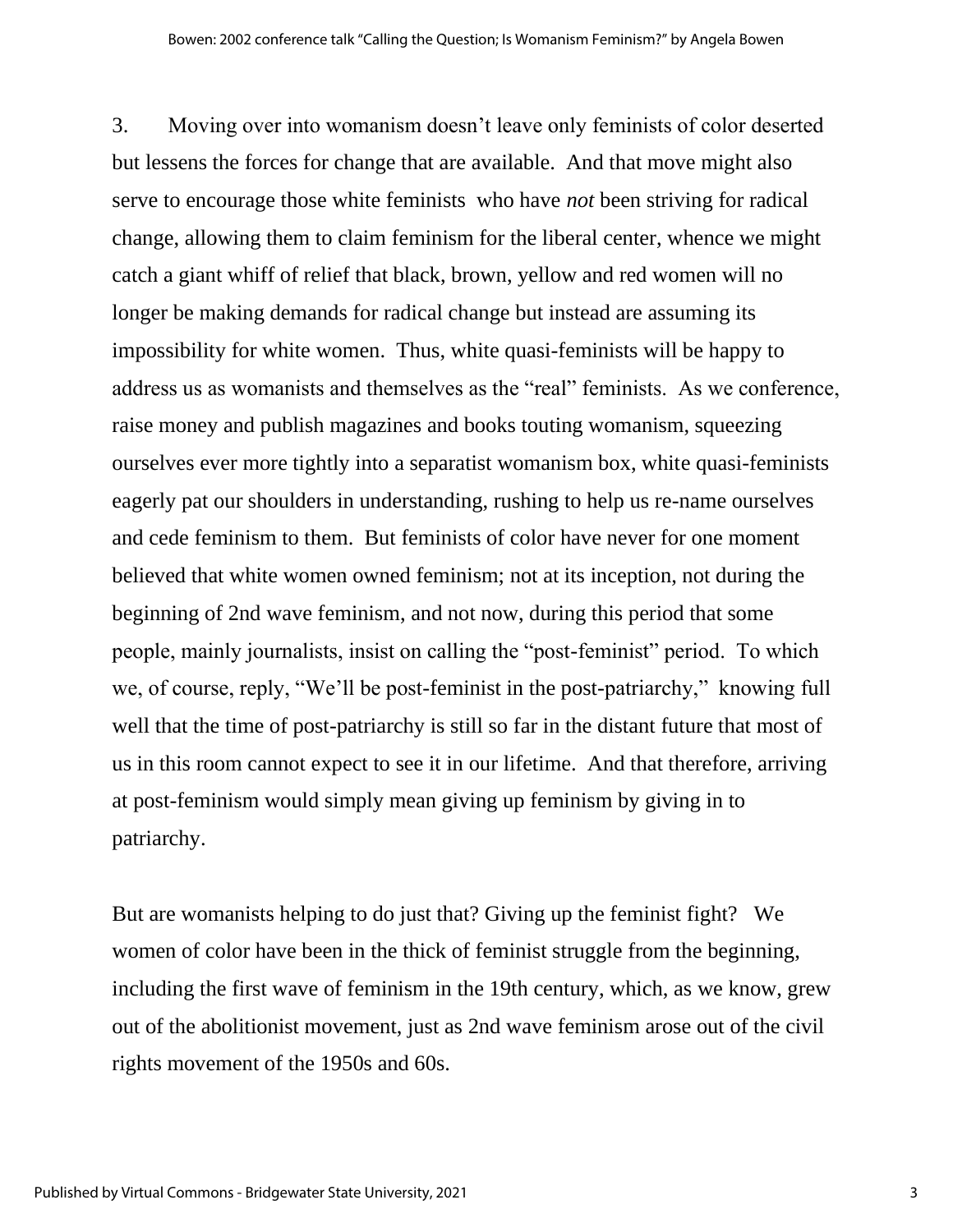We could of course be wrong in our belief that moving over into womanism delivers a slap against feminists of color who have borne a huge amount of insult, rejection, and pain, not only to help birth feminism but to force it open, to make it viable in whatever locale it arises, expanding its meaning, shifting its direction, while never losing its central, simple principle, which asks the question, "How does this make it better for women, here, in this place, now? Meaning, whatever you are doing, saying, building, listening to, reading, writing, singing, wearing, how does it relate in a positive way to the future condition of women, all women? And the people who know that feminism must exist for all women, of every ethnicity and age, in every locality and condition, are not only black women, not only women of color. Rather they are women and men who are of color and white. Simply being born a person of color does not anoint one with instant political consciousness or with an understanding of how to leverage the consciousness of one's oppression into action for change. Nor does being a person of color mean that we will automatically embrace radical change for the greater good. We have only to look at Clarence Thomas to know that; or Ward Connerly, the black trustee of the University of California who launched the anti-affirmative action movement; or, for that matter, Condoleeza Rice.

Alright, let's pause to look at Condoleeza Rice, Bush's black foreign policy advisor, who has no trouble fronting for him, no matter what egregious insult he is perpetrating upon poor people and people of color of whatever gender; and on women. Condoleeza Rice's background would seem to suggest a person who would be at least a Democrat if not a raging leftwing radical. She was born in Birmingham, Alabama to middle class parents who expected her to do well in school and attend college, which she did, on a scholarship she gained through playing classical piano from the time she was a small child. She lived in the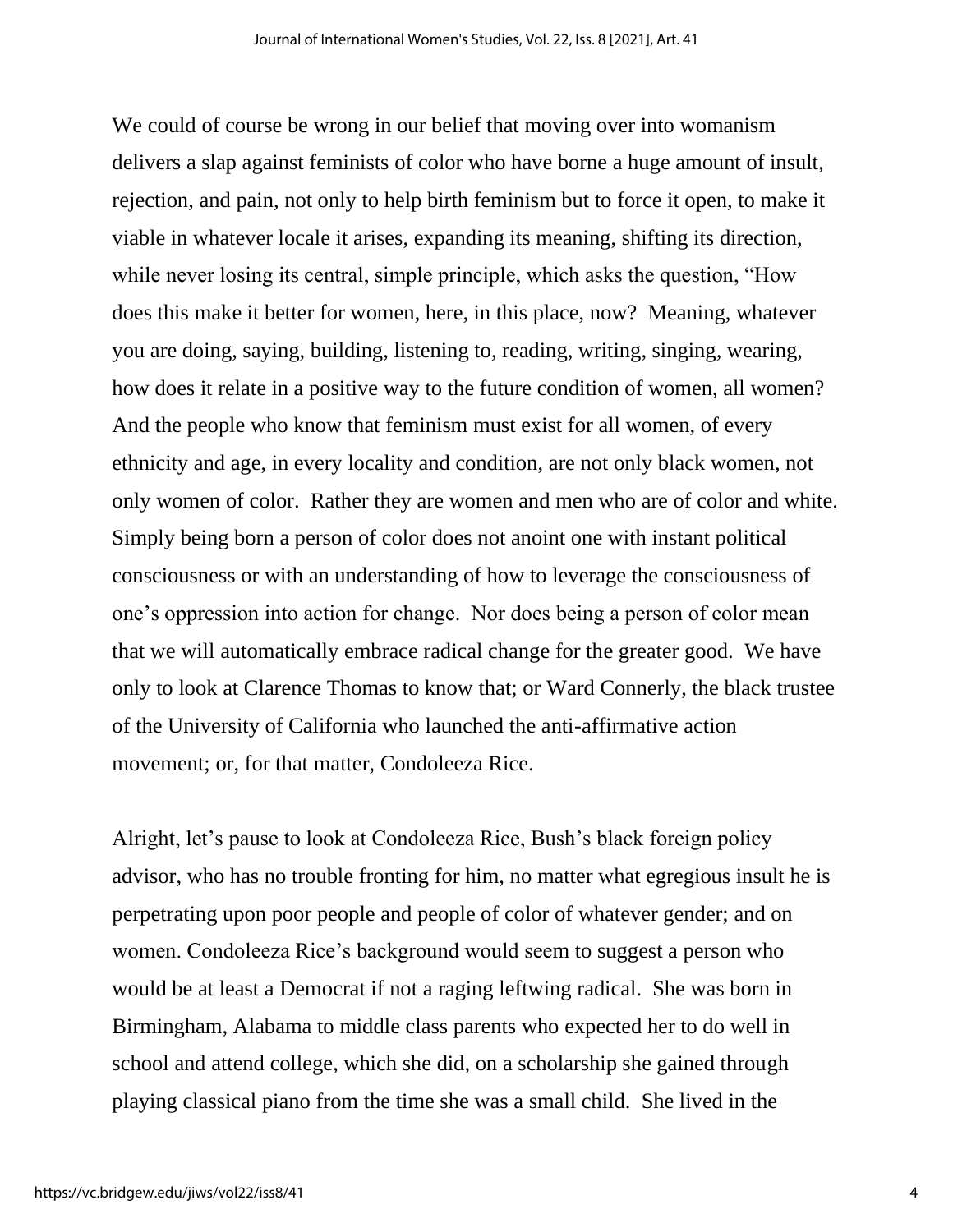neighborhood of the 4 black girls killed in the Birmingham church bombing, quite close to the home of 2 of them. Angela Davis did also, practically across the street from them. Need we discuss the difference between Rice's politics and Davis's? Or the political connections of Condoleeza Rice **and those of her first cousin, ?????** Rice, a lefty woman lawyer about her same age, who works for political change with people like Morris Dees of the Southern Poverty Law Center.

Beyond the color of people's skin, who are the people I want to work with; what do they believe in and how do they act in concert with their beliefs; what are we willing to do together, and toward what purposes? I have always worked with people whose politics match mine, who strive to act in a "politically correct" way. I use that phrase in its original meaning, distinctly and deliberately, not disdainfully. All the women I work with, or desire to work with, fill that bill, regardless of their color or ethnicity. To embrace the notion that all women of color have a transformative vision and no white women do is outside of my belief system. In 1994 in Cambridge, at the first "Black Women in the Academy" Conference at MIT, Angela Davis said in her keynote address that she had come to the conclusion that she needed to be wary of making alliances with people based on their skin color. She had come to the realization that if she was not careful, some black people could be damaging to her and her work. So we all need to examine what people are doing, not what they're saying, and not what they look like. Ethnicity is an easy marker but it doesn't necessarily reveal all that we need to know about a person before we assume an easy and natural political or social alliance.

Another irony of womanist exclusivity is that radical white women who have struggled for change within the movement for years--battling with other less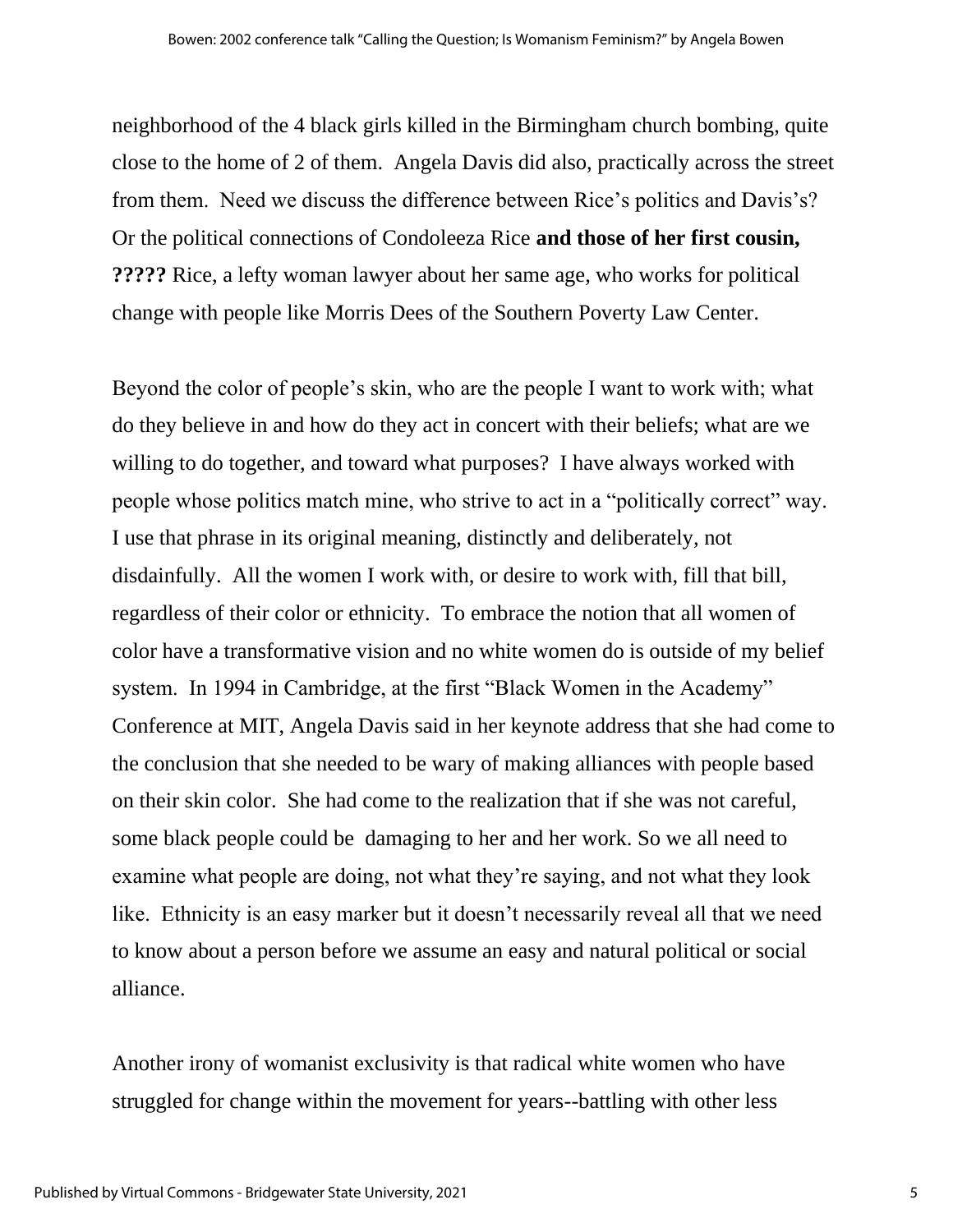conscious friends and families, changing some of them, losing others, but pushing for change because it was the right thing to do— must now swallow in silence their disappointment at this balkanization. As they are deserted, they must remain silent lest they be accused of attempting to ignore ethnic or cultural differences and whitewash every woman. And feminists of color have generally spoken only occasionally and carefully among ourselves or ignored the phenomenon altogether as we see former feminists wrapping the label of womanism tightly around themselves, as if the mere re-naming signifies some magical power.

But isn't this re-naming—the running away from the label of feminism—forcing us down an alleyway of the narrowest kind of identity politics. And I ask this from the standpoint of one who has defended identity politics as a key step toward empathy and ultimately a bridge to radical change. However, doesn't basing one's politics ONLY on identity—naming a certain contingent of women's movement as inclusive of ONLY women of color—mean that no one who is not a woman of color can ever make it into this exclusive club? Can this really work as an ideological movement? Is it not reactionary to not be able to look toward changing one's self, one's ideas, one's actions, and to grow, to work, live and love beyond one's color? Don't we know that box already? Isn't it called apartheid?

So don't we need to ask if something deep isn't occurring when you walk away from feminism, declaring yourself a womanist? Especially when you do it without at least acknowledging that you've done something profound. after all, we are not speaking here about women who never declared themselves feminists in the first place; we are not speaking of those women who would never dream of being politically involved in efforts to change conditions for women, but who delight in declaring themselves strong women and standing up for themselves individually,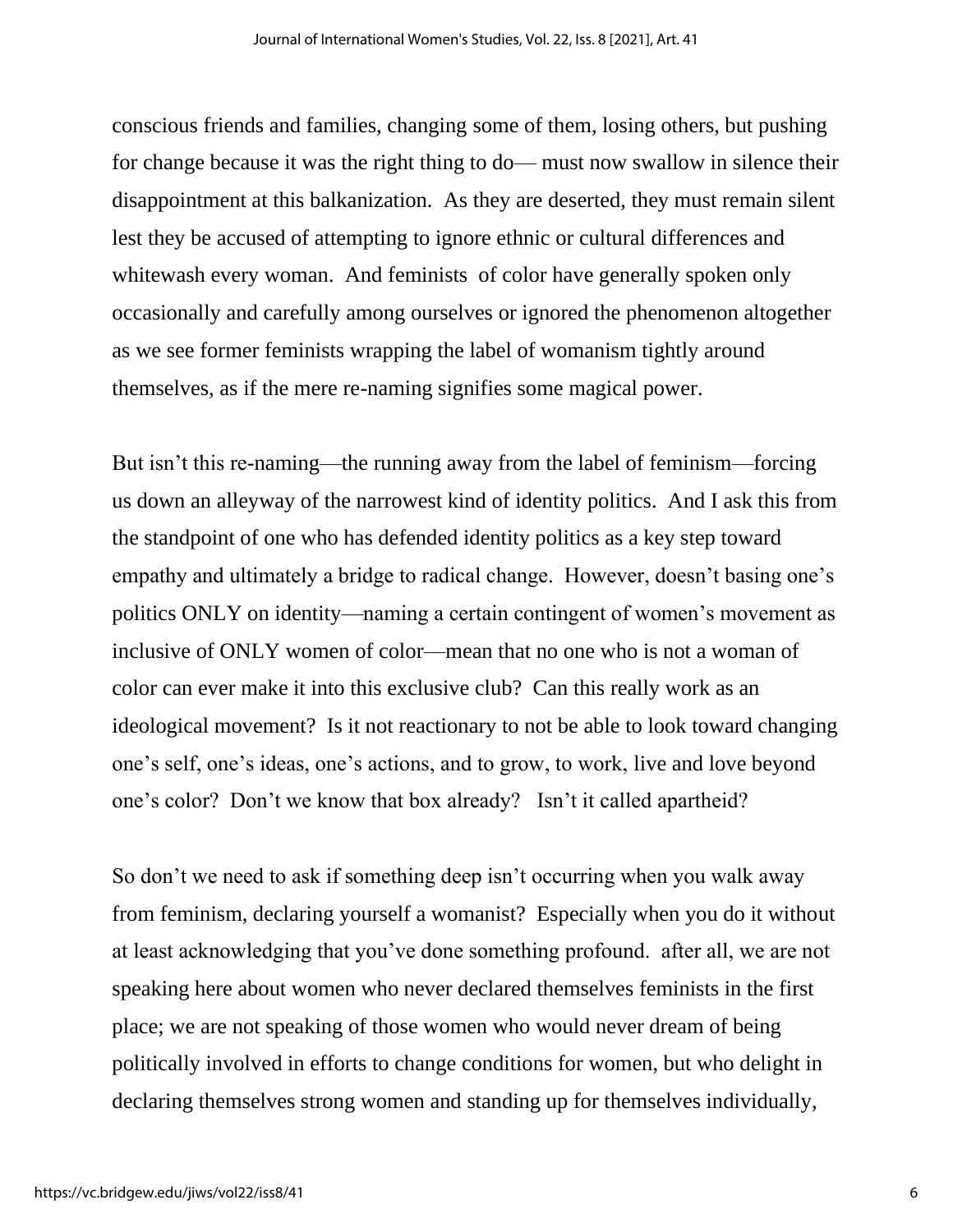yet will not align themselves with women who believe in a collective effort, woman-identified, woman-directed, and woman-beneficial.

Actually, the womanists we are more concerned with are the women who knew what feminism really stood—and stand for—whether or not each individual feminist always lived up to its ideals or practiced what she preached. We are addressing those womanists who once understood that feminism meant something deep and serious but now have put their faith in womanism, and yet—and yet, have never thought it necessary to offer any explanation or open a discussion about why. So the question for them is: Why? And another question which goes along with it is: What made it so easy for them to do it? How come it didn't take them the years of consciousness-raising that it took feminists, sharing emerging stories, writing back and forth to one another, starting little magazines, marking out their own particular concerns, implementing them, publicizing and promoting their ideas, then creating art or theory from that work? Did womanists think that all that grunt work was unnecessary because so much work by women of color was already out there, published previously by feminists of color? Isn't it an ironic notion that as womanists move into exclusivity, they can attach feminism to their new name, equating it to womanism, as in "I'm a womanist/feminist," and, having said it, simply leave it at that?

In thinking about this question, I am reminded of the section in ntozake shange's 1975 choreopoem, "for colored girls who have considered suicide when the rainbow is enuf," where her character, the lady in green, says in her monologue, "Somebody done run off with all my stuff." She says it in a variety of ways: "Where are you goin wid all my stuff"; "I want my stuff back" "why don't you find yr own things." Having handed over her whole self, her inner feelings, her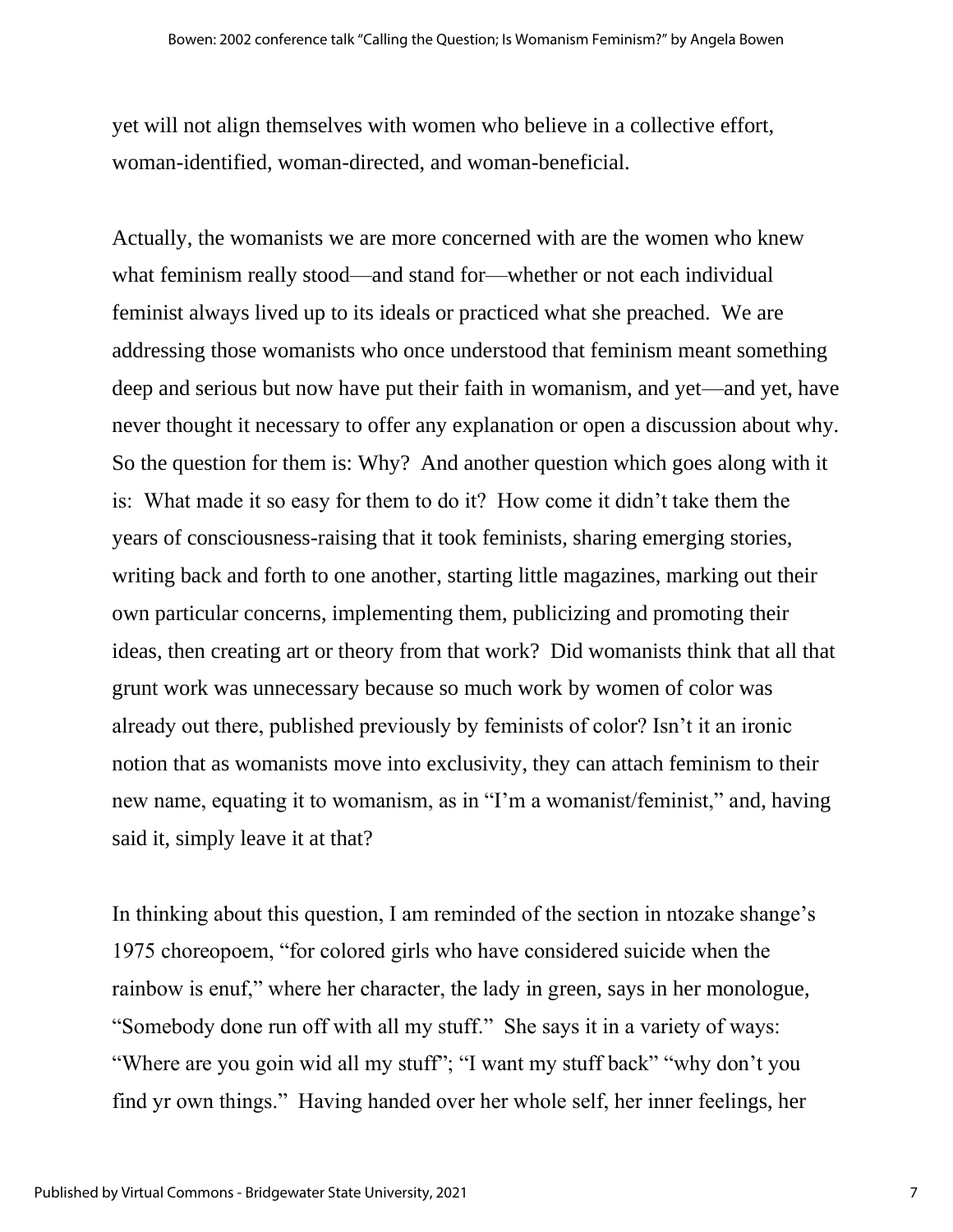mind, her body, her talents, everything precious of her self that she was saving up to share with that one somebody someday, she is now alone, disapponted, bereft, ripped off.

Within the play, the lines are overwhelmingly poignant, interspersed as they are with her story, making palpable her pain of being deserted. And, bringing the metophor back home, feminists of color are not only deserted, as ntozake's lady in green is, but in addition, somebody HAS run off with all of their stuff. So for womanists we pose this question, which they might already be asking themselves: Which feminists do they quote when writing their papers or delivering their lectures? And which womanist theorists do they look to? And on what feminist woman of color's work did their womanists scholars build their work? Consider the source to discover whose "stuff" are womanists running off with.

bell hooks's "stuff"? She's proudly a feminist. I teach her book, *Feminism is for Everybody*, which my students say they give away to their friends and family, and then buy another to keep for themselves. I encourage them in that action. (H)ooks's book is a primer, published in 2000 by South End Press, explaining the basics of feminism in language anyone who's interested can grasp easily.

Whose stuff? Patricia Hill Collins's, whose *Black Feminist Thought* is now a decade old and who remains a staunch feminist?

Are womanists running off with Barbara Smith's stuff,, one of the founders of Combahee River Collective, who had a large role in writing that statement? Every time we use the expression the simultaneity of oppression, we need to remember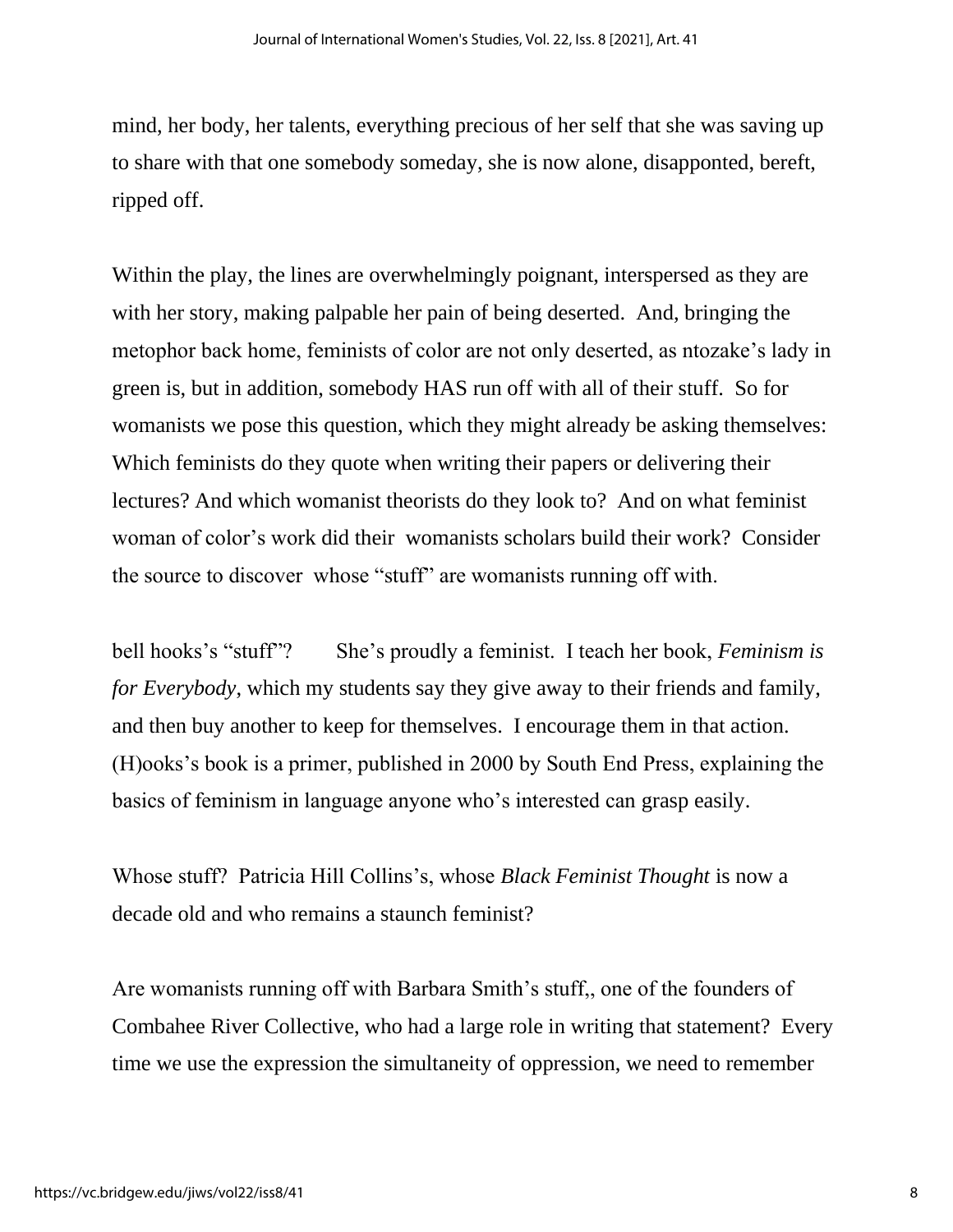where it originated. How about Barbara Christian's, stuff, or Audre Lorde's, Adrienne Rich's or the work of Merle Woo, who calls herself a Yellow feminist?

Maybe Cherrie Moraga's or Paula Gunn Allen's stuff; perhaps Chrystos' stuff, or Pauli Murray's? Shirley Chisolm's?; June Jordan's? oh, maybe it's Beverly Guy-Sheftall's, or Gloria Anzaldua's. Or how about Angela Davis's?

Out of all these women—and I can name at least 50 more, or even 100 whom we'd all recognize, as can most of us in this room, no doubt—of all these women, not one ran away from feminism. They stayed in the trenches where the rain fell fearsomely on them during the worst of the feminist-bashing storms of the 70s and 80s. Stayed in there without umbrellas or tarpaulins. Just doing their work, paying their own dues; fighting battles alongside and against other women who understood the substance of feminism and were willing to struggle to change themselves, each other, and our society, daring to be angry and demanding, allowing themselves to shed tears and share laughter, struggling to forge ties that didn't necessarily mean friendship, but sometimes did; creating political and ideological bonds that might be based on cultural or geographical connections, but not necessarily; and establishing abiding connections that were rooted indelibly in trust, always.

So for many, many thousands of us feminism is still worth fighting for; it's a commitment, life-long, hard-won and cherished. If you believe in change and can take the weight, you own feminism proudly. You honor the feminists of color who struggled for all of us as they endured the pain of having to absorb the namecalling, sometimes being shunned or drummed out of their communities by people of their own ethnic background—men *and* women—who saw them as sellouts,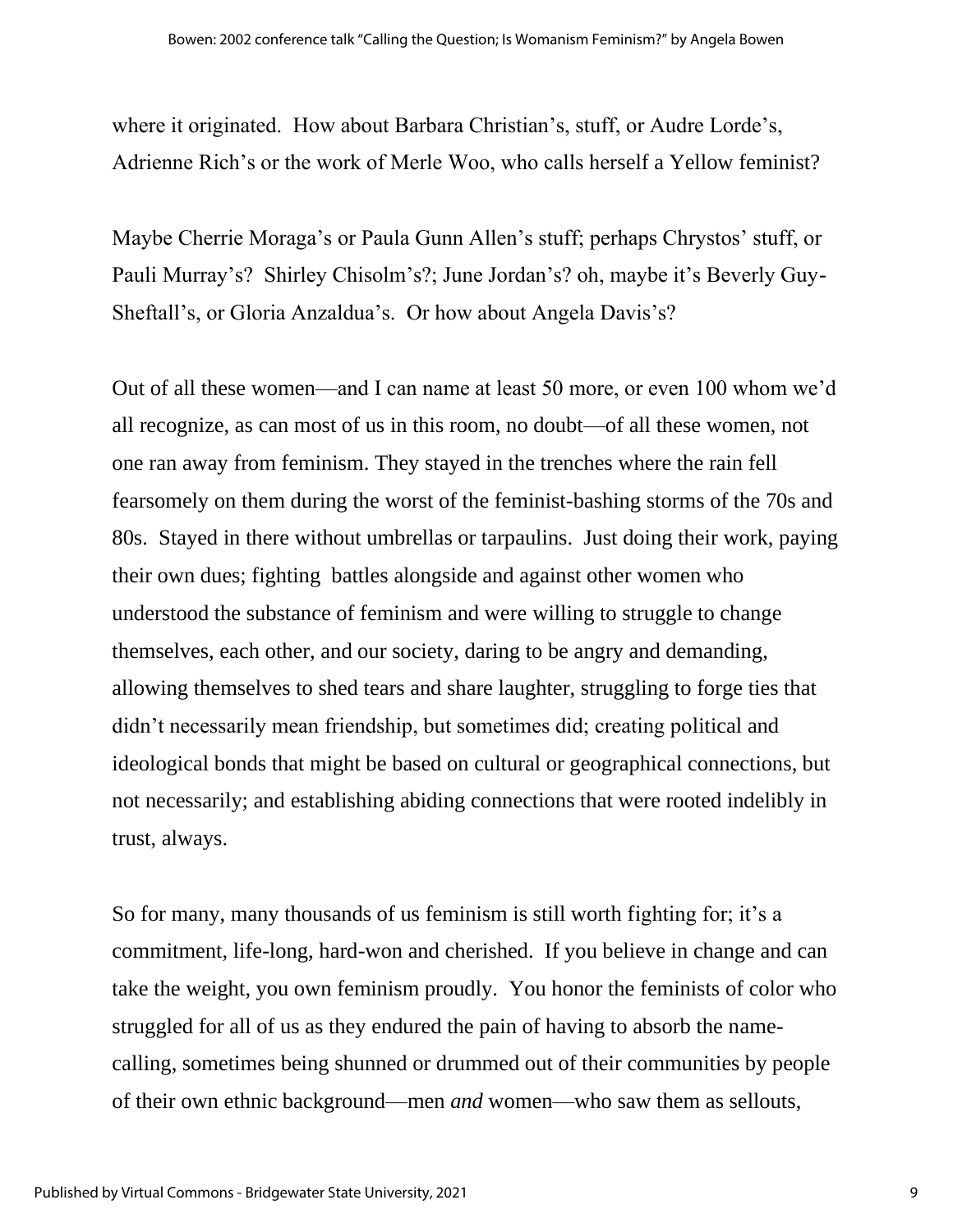Aunt Jemimas, La Malinchas, fools, dupes of white women. Knowing this, should womanists adopt feminist theories, those epistemological insights forged in the crucible of change they moved through with other women—and some enlightened men, to be sure—and uncritically use those theories as the foundation of work renamed womanist? How does work that is written by feminists morph into womanist work? Where are the womanists who laid the foundation of womanist theories; and just what are those theories? Do they exist on their own, created originally by womanists?

And, finally, as we did last year, we continue asking the question: what are womanists running *from*? If a womanist is strong, wouldn't she want a man who is strong enough to embrace feminism, which is a movement for change; who would expect her to strive to better her own condition and that of her daughters. Indeed, oughtn't he be helping her to do the same for their sons as for their daughters, and to include him too as a change agent so that all of their lives would improve? If womanism is to feminism as purple is to lavender, as the definition says, shouldn't a womanist be strong enough to withstand being called a lesbian even if she isn't; and, more important, shouldn't those who call themselves womanist/feminists be speaking up against heterosexism and lesbophobia since feminist principles and praxis is anti-heterosexist and that's what strong, grown-up, serious feminists do. And couldn't womanists who are closeted lesbians, even if they choose to remain silent about their sexual orientation, simply say, "Look, feminism is for everybody, including you. Here, read this book," and pass along bell hooks's primer? And since womanists "love themselves regardless," shouldn't they be able to reach beyond themselves to "love *women* regardless"? All women? That's the feminist agenda, however imperfectly some of us succeed in carrying it out. And if all this is impossible for womanists to do because they have something